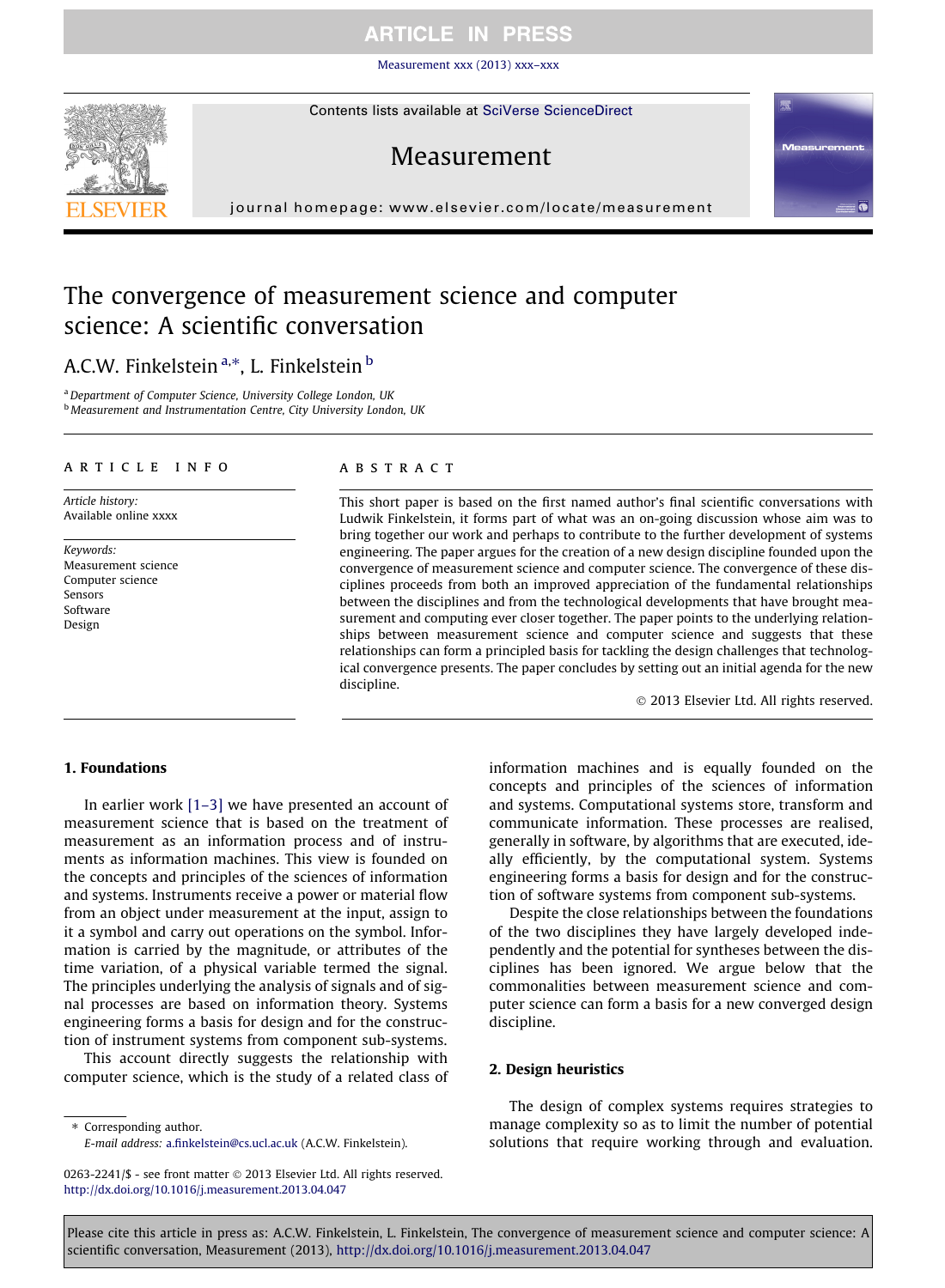The means for achieving this are design heuristics. These heuristics provide a broad characterisation of the limitations of particular solution technologies, which permit a designer to rapidly prune the design space. The problem arises, of course, when, as the result of technological advances, the heuristics no longer hold true.

We believe that changes in computing and measurement technologies have fundamentally changed the game (our early analysis was set out in [\[4\]](#page-3-0)), invalidating existing design heuristics and requiring a fundamentally new design approach. We set out initially our view of the gamechanging transformations in each area.

#### 2.1. Changes in computing technologies

Computation as a commodity resource. The price of computing has steadily reduced as both the cost of hardware – driven by Moore's Law, multicore architectures, competition and manufacturing efficiencies – and the cost of software – driven by improved development practices and tools – have decreased. Virtual machine technology has provided a separation between computational capabilities and hardware. We have now moved to a tipping point at which compute is a commodity resource, purchasable or, in the case of the cloud, rentable, very cheaply in whatever quantity is required.

Cheap large-scale data storage. Data storage has followed a similarly upward trend of increased capacity and reducing price. Vast amounts of storage can be made available locally or remotely – from the cloud. Cheap SSD data storage means that a robust and stable storage medium is available that can have a variable form-factor and a performance that is close to, and in some respects better than, hard disk drive.

Universal network connectivity. The availability of networking through Ethernet, 802.11 wifi, Bluetooth, 3G wireless and similar is ubiquitous and built into virtually all computing devices. A standardised networking software stack is available for all commonly used platforms and provides a simple interface to communication capabilities.

Framework of standards to support interoperation. Interoperation, meaning the ability for components of a, generally distributed, computing system to cooperate to provide a complex composite service, has conventionally been difficult to achieve. Increasingly however there are open standards for interfaces and data formats that allow systems to interoperate with relative ease. Interoperation is now largely a design rather than a technical challenge.

Mature software architectures to support distributed computing. The design of robust and scalable distributed computing systems has largely been a dark art. There are now a set of well understood software architectures, some built into programming frameworks, that support the construction of distributed software systems and can be used as a constructive basis for assuring the properties of the resultant systems.

#### 2.2. Changes in measurement technologies

Novel sensor technologies. There is a wide range of novel sensor technologies, deploying for example, chemical, biological, optical and semiconductor components. Many of these sensors are capable of being used in environments where sensing has hitherto been difficult.

Cheap, potentially disposable, sensors. Low cost electronics, optical components and new materials have also given rise to a range of cheap sensors that can be deployed in a redundant manner and where reliability is no longer an issue because the sensor can be disposed of.

On board communications capability. These cheap, potentially disposable, sensors can be equipped with a low-cost integrated communications capability, connecting either to a standard 'commercial' network or an ad hoc peerbased network, generally wirelessly.

Flexible display. Until relatively recently the display of measurement data has been the most expensive part of an instrument system. Specialised components were required both for output and for input to control the display. Now cheap computer-based display with input by way of standard devices such as the mouse or touch screen are universally available. These permit a sophisticated visualisation of instrument data as well as offering alternative display modalities.

#### 2.3. Implications

None of these changes should, by itself, be very surprising to the experienced systems engineer but the cumulative effects of the changes are worthy of attention. Existing design practice, notably in the area of instrumentation, is based on a set of invalid assumptions: that data processing is expensive; that accuracy and data filtering is important because you can only store and process a limited amount of data within a limited window of time; that communication requires a built-for-purpose network infrastructure and specialised protocols; that the construction of distributed computing to analyse data is difficult and cannot be made sufficiently robust for measurement and control applications; that sensors and displays are costly so that careful strategies must be devised in order to optimise their use. Removing these assumptions permits us to design new classes of systems and also demands a different kind of design discipline.

#### 3. Vision

The new classes of system that we envisage are based on ubiquitous sensing, measurement and computing. The basic idea is that environments will be saturated with cheap, disposable, sensors that can communicate with each other and with a ubiquitous network infrastructure. They will draw on a pervasive computing 'fabric' that will permit 'transparent' ultra-large scale data storage and effectively limitless compute power. Display on mobile devices and tablets will be at any point with rich interactivity and the ability to drill down into data. All the physical elements of the environment will be trackable through tagging and geolocatable.

The paradigm examples for ubiquitous sensing, measurement and computing are in so-called 'smart cities' [\[5\].](#page-3-0) Data from across a large range of embedded sensors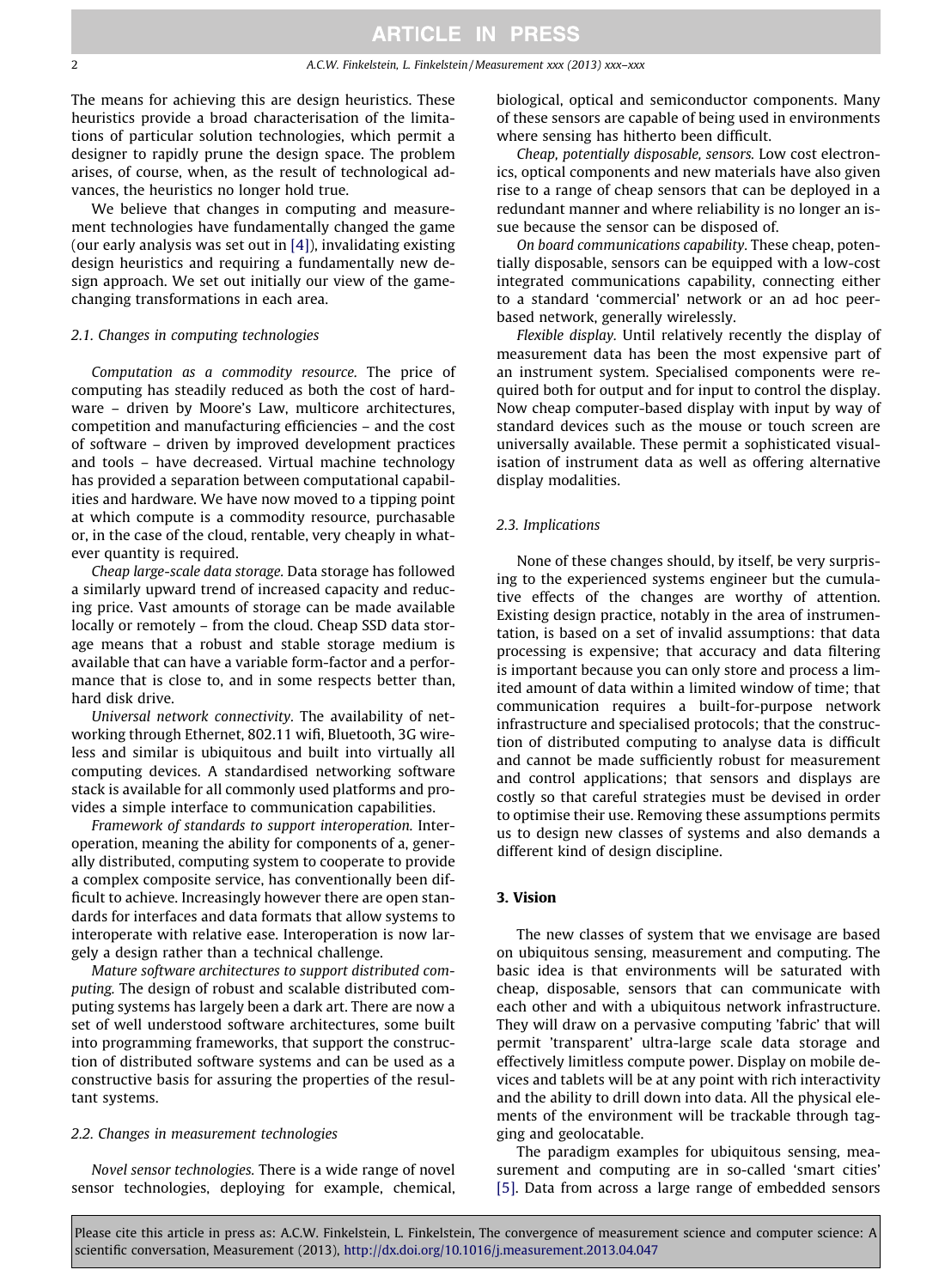for instance in cars, roads, public transport, mobile devices carried by pedestrians, street furniture and so on, can be collected, fused and analysed to optimise routing traffic control and energy use. Packaging that can sense environmental conditions and inform the consumer of the state of the food it protects but can also be tracked through the logistics chain to reduce waste and improve sustainability. These examples are not in fact particularly far-fetched.

#### 4. Challenges

Ubiquitous sensing, measurement and computing systems present particular design challenges that lie at the intersection of measurement and computer science. The challenges arise in significant part from the scale and openness of the systems. These are ultra-large scale involving potentially many tens of thousands of sensors and hundreds of thousands of computing devices spread across large distributed networks. The systems have no centralised control and heterogeneous sensors and computing devices may join and leave. The computing fabric is unreliable and it cannot be assumed that nodes – either sensors or computing devices – are trustworthy (for example a vehicle may falsely report its position and speed). Many of the sensors and mobile computing devices will use batteries or more radically will be power scavenging. Ensuring that the systems will be 'globally' energy efficient is critical.

#### 5. Agenda

These challenges and the realisation of the kinds of system described in the vision above require new design strategies that bridge measurement science and computer science.

Machine learning: It is now often cheaper to acquire and store data than it is to make a real-time (or possibly even a design-time) decision as to whether to keep the data or not. This is particularly the case when this decision must necessarily be taken locally but the data may have non-local relevance. Once having accumulated the data it is amenable to machine learning, which is the use of algorithms that can learn properties of interest from observations [\[6\].](#page-3-0) Machine learning techniques can both predict, having learned properties from training data or discover unknown properties from data. Recent developments in computer science have introduced new classes of algorithms and developed a basis for understanding the properties of these algorithms. The real breakthrough since our early observations on this topic [\[7\]](#page-3-0) has been the development of widely available software that essentially packages machine learning techniques, which have hitherto required substantial expertise, and makes them readily available to systems developers. It is clear that machine learning allows a balance to be struck between measurement and post hoc analysis and prediction. Making this balance requires a new theoretical framework which brings together measurement and computer science.

Adaptive system design: In a large-scale system of the kind we envisage the environment can change dynamically

and we would want the system to adapt to these changes while maintaining the overall system properties [\[8\]](#page-3-0). In other words we would want the sensor system to detect unanticipated changes in the environment and for the software system semi-autonomously to deploy new behaviours in response to these changes. The design of such adaptive systems lies precisely at the meeting point of measurement science, computer science and control theory.

Model based measurement: Measuring systems can only sense active, or directly observable, quantities, those that characterise the flow of energy and matter. Quantities, which are passive, concerned with storage, transformation or transmission of energy or matter, can only be observed by a process of inferential measurement. Inferential or model based measurement entails interrogating the system under observation by exciting it and estimating the quantities under observation as parameters of a model of the system. This problem of system identification is a specifically measurement problem. The efficient construction of such models in a large distributed systems setting is however a problem which computer science must address.

Analysis and estimation of errors: The theory of errors and uncertainty in measurement remains a core and distinctive problem of measurement science. There are specific problems associated with the analysis and estimation of errors and uncertainty in digital systems and processing. In open systems with heterogeneous and unreliable computing nodes and sensors this problem comes clearly to the fore because the characteristics of the nodes and sensors may not be known in advance of their deployment nor can it be assumed that the data can be trusted. Thus the analysis of errors and uncertainty from measurement science is brought into conjunction with the problems of security and trust from computer science.

Semantic metadata: It is now possible to store very large quantities of data from across multiple data sources, of which many may be sensors, and to use this data in different ways and in different interpretive contexts. To ensure that this can be done while preserving the integrity of the information it is essential to associate with the data appropriate semantic metadata that supports the accurate interpretation of its meaning [\[9\].](#page-3-0) This has been the subject of considerable work in computer science under the broad, and somewhat misleading, heading of 'semantic web technologies'. Measurement science directly addresses the principles of assigning symbols to objects and events of the real world in such a way as to describe them. Representing these assignments alongside information that makes the provenance and characteristics of measurement information explicit constitutes a further important challenge at the meeting point of computer science and measurement science.

#### 6. Conclusion

The virtual, the domain of computer science, and the physical, the domain of measurement science, are touching in the new generation of large scale 'cyber-physical systems'. A new design discipline is required if the full